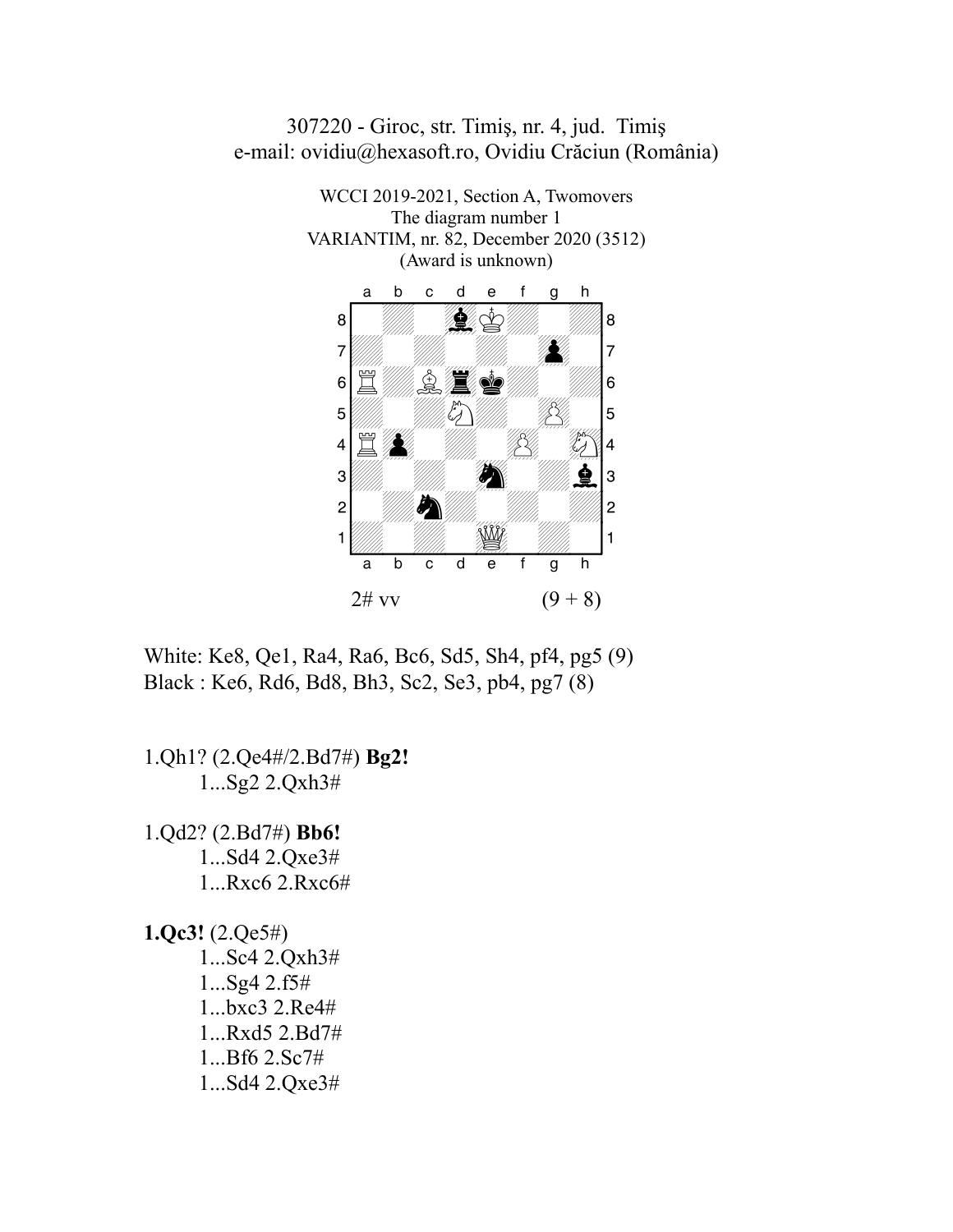WCCI 2019-2021, Section A, Twomovers The diagram number 2 VARIANTIM, nr. 85, December 2021 (3718) (Award is unknown)



White: Ka2, Qh3, Rg4, Rg5, Ba4, Bb2, Sa8, Sf3, pa3, pa5, pb3 (11) Black : Kc5, Qe7, Ba1, Sb7, Se3, pd5, pd6, pf4 (8)

1.Sd2? (2.b4#) **Bxb2!** 1...Sc2 (a)  $2.Qc3\#(A)$ 1...Qe4 (b) 2.Sxe4# (B)

1.Sb6? (2.b4#) **Sxa5!** 1...Sc2 (a) 2.Rxd5# (C) 1...Qe4 (b) 2.Sd7# (D)

**1.Rxf4!** (2.b4#) 1...Sc2 (a) 2.Rc4# (E) 1...Qe4 (b) 2.Qc8# (F)

The composition presents, in a pedagogical way, the theme Zagoruiko.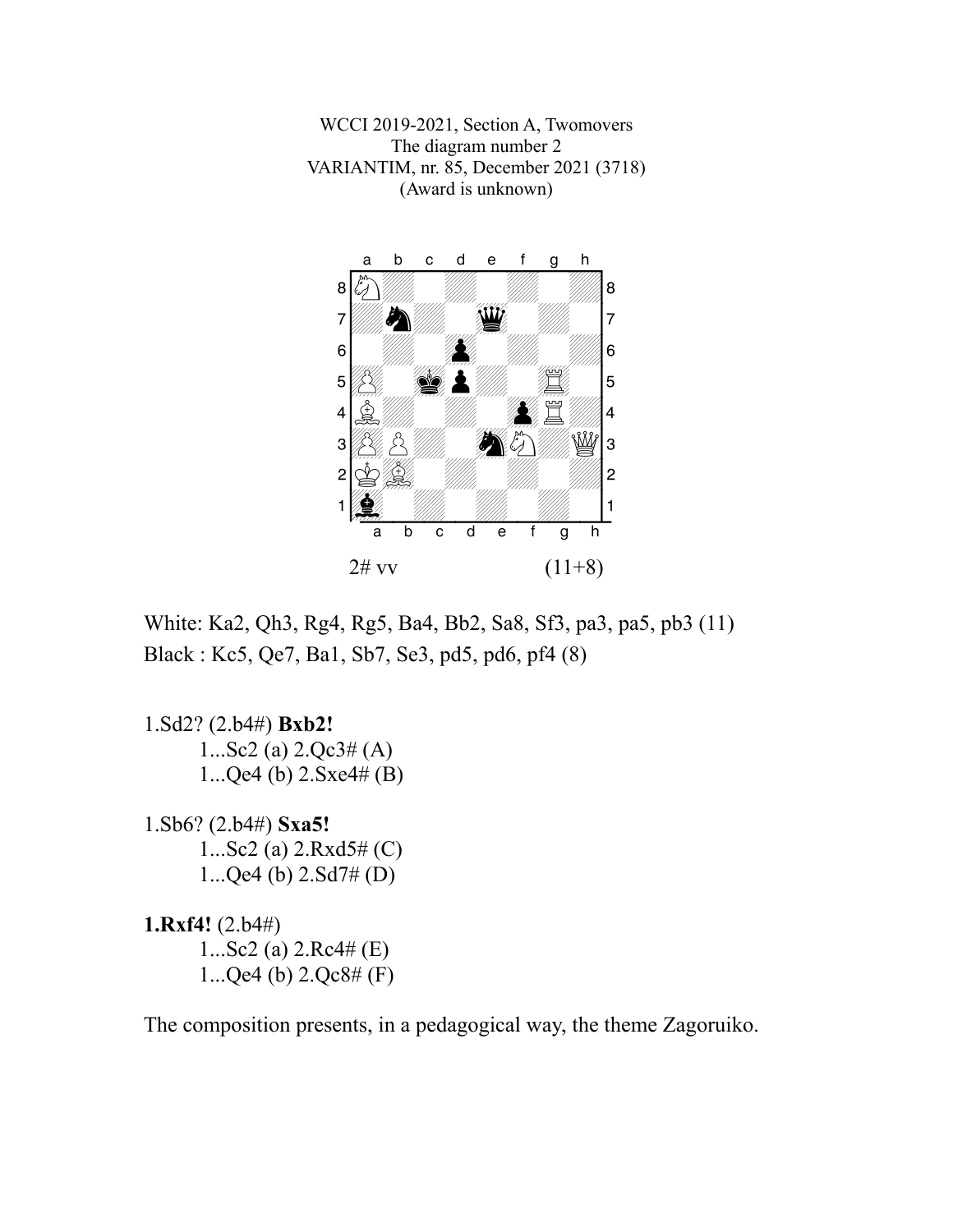WCCI 2019-2021, Section A, Twomovers The diagram number 3 PROBLEMAS, nr. 36, Octubre de 2021 (1091) Imanol Zurutuza 60 Jubilee Tourney 2021 (#2)



White: Ke8, Qg5, Ra5, Rd2, Bc2, Bf8, Se2, Sg4, pf3 (9) Black: Ke6, Qd3, Rc6, Bc7, Bc8, Se1, Sg3, pc5, pd7, pf4, pg7 (11)

**1.Qxg7!** (2.Qf7#) 1...Qh7 2.Qf6# 1...Qg6+ 2.Qxg6# 1...Qf5 2.Qe7# 1...Kd5 2.Bb3# 1...Kf5 2.Sd4#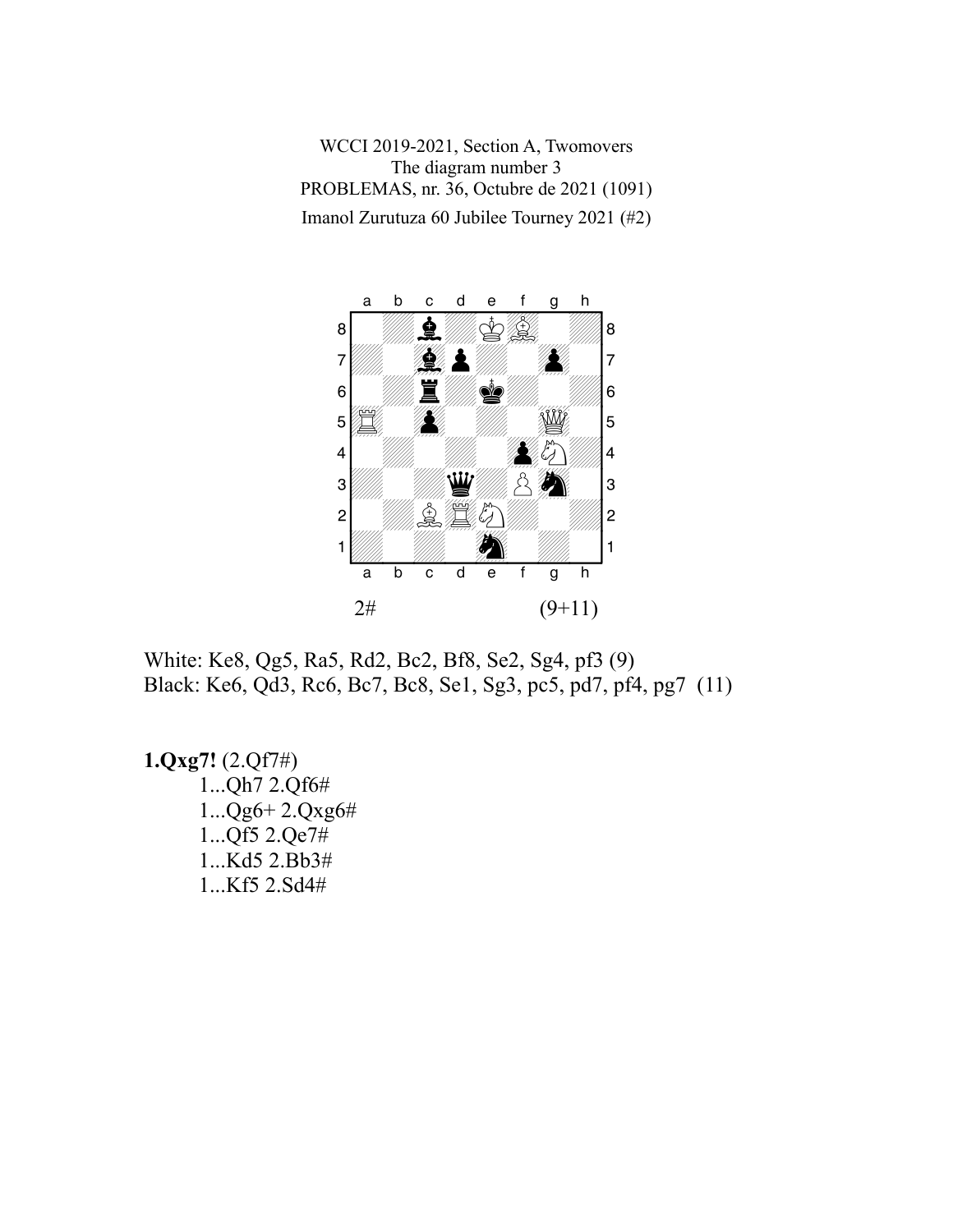

White: Kb3, Qd3, Rf1, Rh7, Bc6, Bg7, Sb5, Sh8, pe4, pg3 (10) Black : Ke5, Qg4, Ba1, Bg8, Sf2, Sf6, pc7, pe2, pe6 (9)

For defense, Black uses the same piece by:

- self-pinning  $(A)$
- pinning White piece that threatens checkmate (B)
- unpinning a Black piece (C)

The composition integrates the theme Nietvelt.

**1.Qe3! ( 2.Qc5#)** 1...Qxe4 (A) 2.Rh5# 1...Qxg3 (B) 2.Qxg3# 1...Qf3 (B) 2.Sg6# 1...Qxg7 (C) 2.Qf4# 1...Sxe4 2.Bxf6# 1...Sd3 2.Bxf6# 1...Bd4 2.Qxd4#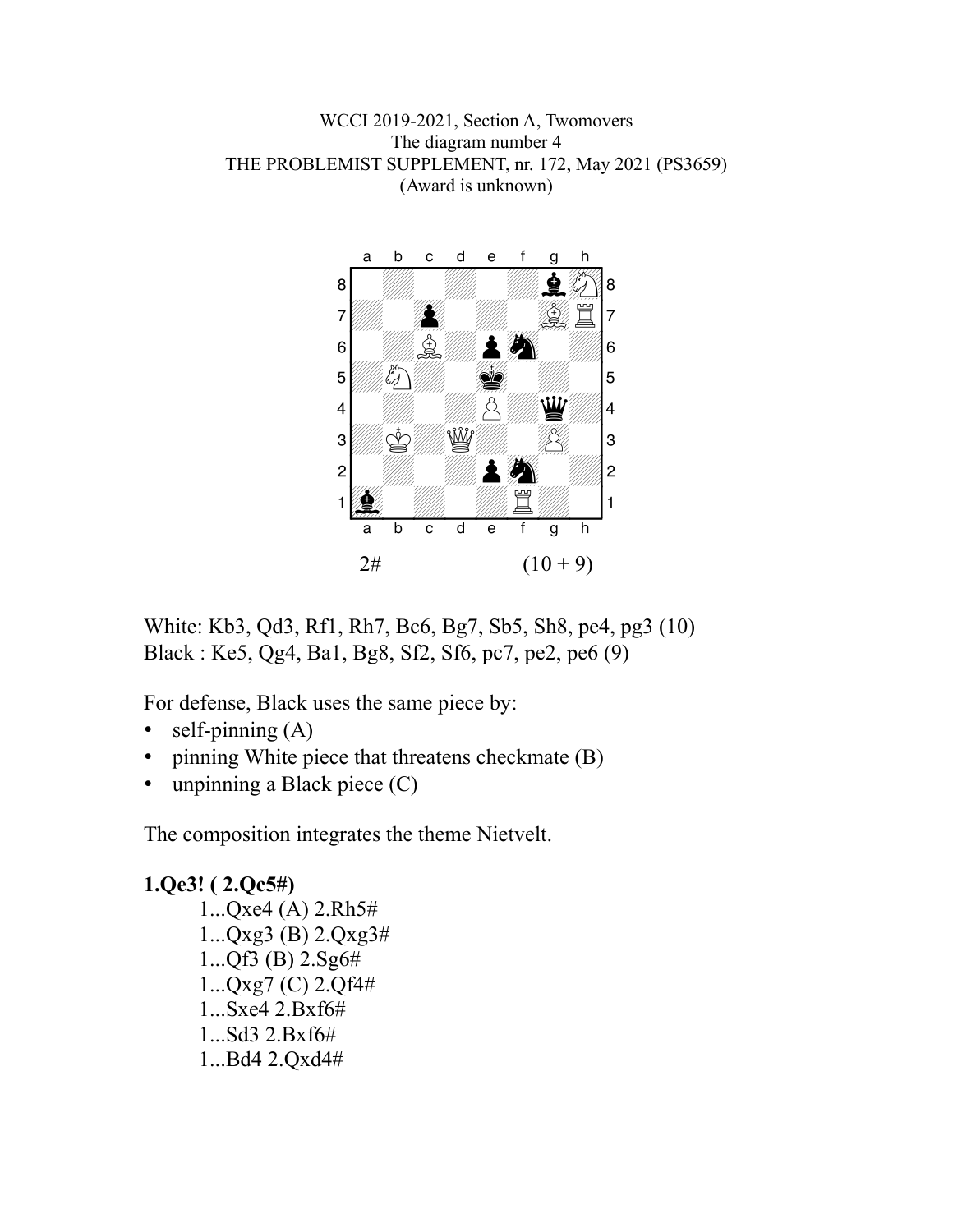WCCI 2019-2021, Section A, Twomovers The diagram number 5 KUDESNIK, nr. 238 (28 XI) - 2021 (8050) JT Aliona Astafyeva-30 (Award is unknown)



White: Kg2, Qb1, Rf3, Ba2, Bf8, pd3, pe3, pg4 (8) Black : Ke5, Bb6, Bd7, pc3, pc7, pd2, pf7, pg5 (8)

1.Qg1? (2.Qh2#) **f5!** (a) 1...Bxe3 2.Qxe3#

1.Qh1? (2.Qh2#) **Bxe3!** 1...f5 (a) 2.Qh8# (A)

**1.Qb4!** (2.Qe4#)

1...f5 (a) 2.Bg7# (B) 1...Bf5 2.Rxf5# 1...Bc6 2.Qe7# 1...Bd4 2.Q(e)xd4#

The composition presents the theme Kharkov 2.